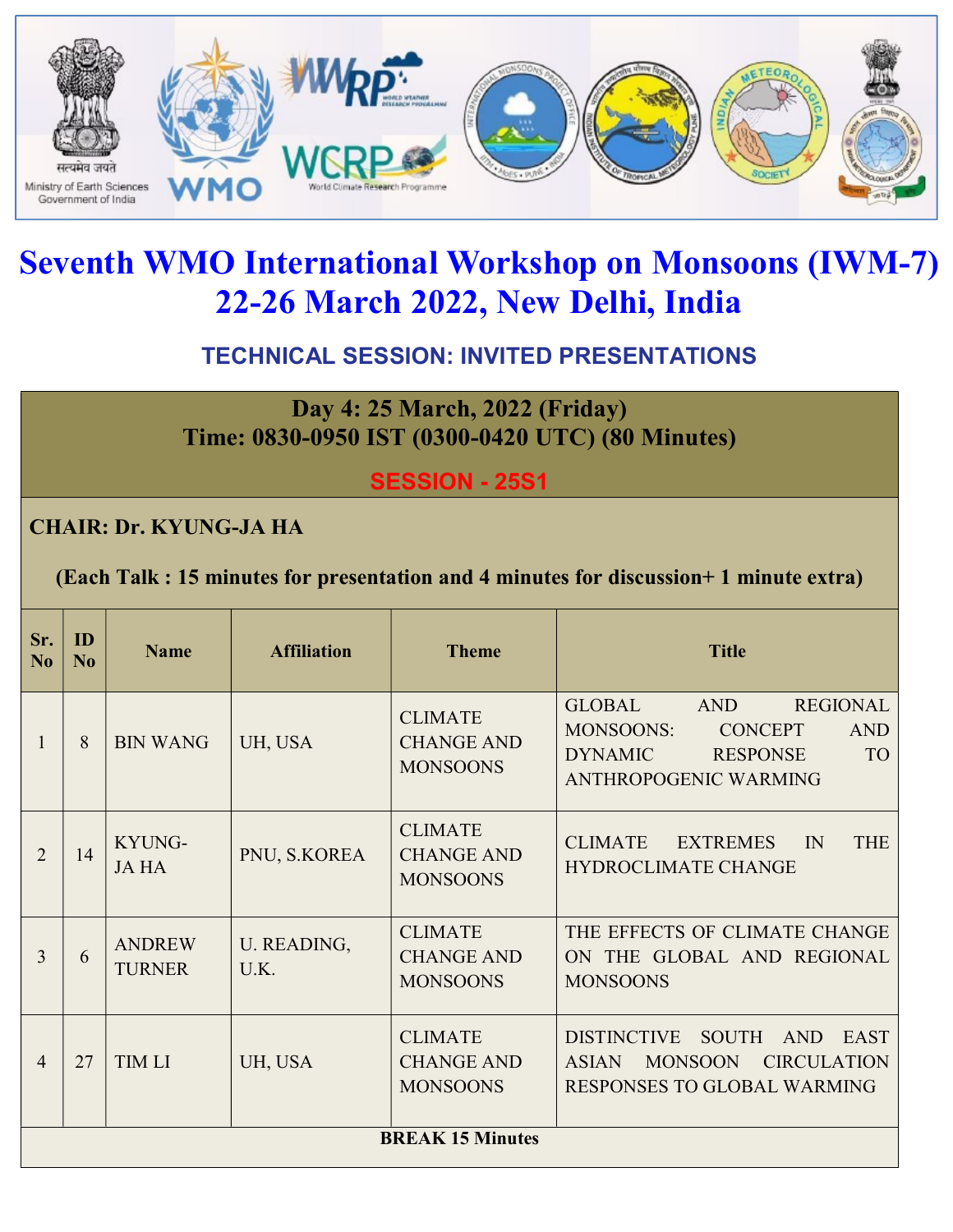

## TECHNICAL SESSION: ORAL PRESENTATIONS

## Day 4: 25 March, 2022 (Friday) Time: 1005-1130 IST (0430-0550 UTC) (85 Minutes) SESSION : 25S2A : Hall A (Parallel Session)

#### SESSION COORDINATOR: DR. SUSMITHA JOSEPH

#### (Each Talk : 10 minutes for presentation and 2 minutes for discussion + 1 minutes extra)

| Sr.<br>No. | ID<br>No.               | <b>Theme</b>                       | <b>Name</b>                            | <b>Title</b>                                                                                                                                                                                                              |  |
|------------|-------------------------|------------------------------------|----------------------------------------|---------------------------------------------------------------------------------------------------------------------------------------------------------------------------------------------------------------------------|--|
| 1          | 99                      | <b>REGIONAL</b><br><b>MONSOONS</b> | <b>AMITA PRABHU</b>                    | INFLUENCE OF EURASIAN SNOW, ATLANTIC SST<br>ARCTIC OSCILLATION ON<br><b>SUMMER</b><br>AND -<br>MONSOON RAINFALL VARIABILITY OVER THE<br><b>NORTH EAST REGIONS OF INDIA</b>                                                |  |
| 2          | 101                     | <b>REGIONAL</b><br><b>MONSOONS</b> | <b>MONG-MING LU</b>                    | DECADAL CHANGES OF THE EARLY SUMMER<br>ASIAN MONSOON AND THE SOUTH CHINA SEA<br>TROPICAL CYCLONES DURING THE YEARS 2001<br>THROUGH 2020                                                                                   |  |
| 3          | 102                     | <b>REGIONAL</b><br><b>MONSOONS</b> | <b>RAHUL SINGH</b>                     | INVESTIGATION OF DRY AIR INTRUSION OVER<br>INDIA DURING BREAK PHASES OF<br><b>SUMMER</b><br><b>MONSOON</b>                                                                                                                |  |
| 4          | 109                     | <b>REGIONAL</b><br><b>MONSOONS</b> | <b>DAMODAR</b><br><b>BAGALE</b>        | TEMPORAL VARIABILITY<br>AND<br>OF<br><b>SPATIAL</b><br>MONSOON RAINFALL AND ITS TRENDS ON THE<br>SOUTHERN SLOPES OF CENTRAL HIMALAYAS                                                                                     |  |
| 5          | 116                     | <b>REGIONAL</b><br><b>MONSOONS</b> | DR. ANANDA<br><b>KUMAR DAS</b>         | THE INFLUENCE OF MONSOON LOW-LEVEL JET<br>ON THE HEAVY RAINFALL OVER THE WESTERN<br><b>GHATS</b>                                                                                                                          |  |
| 6          | 117                     | <b>REGIONAL</b><br><b>MONSOONS</b> | <b>DONALDI SUKMA</b><br><b>PERMANA</b> | OF<br><b>MULTIPLE</b><br><b>GRIDDED</b><br><b>EVALUATION</b><br><b>USING</b><br><b>GAUGE</b><br><b>PRECIPITATION</b><br><b>DATASETS</b><br>OBSERVATIONS OVER INDONESIA DURING ASIAN-<br><b>AUSTRALIAN MONSOONS PERIOD</b> |  |
|            | <b>BREAK 15 Minutes</b> |                                    |                                        |                                                                                                                                                                                                                           |  |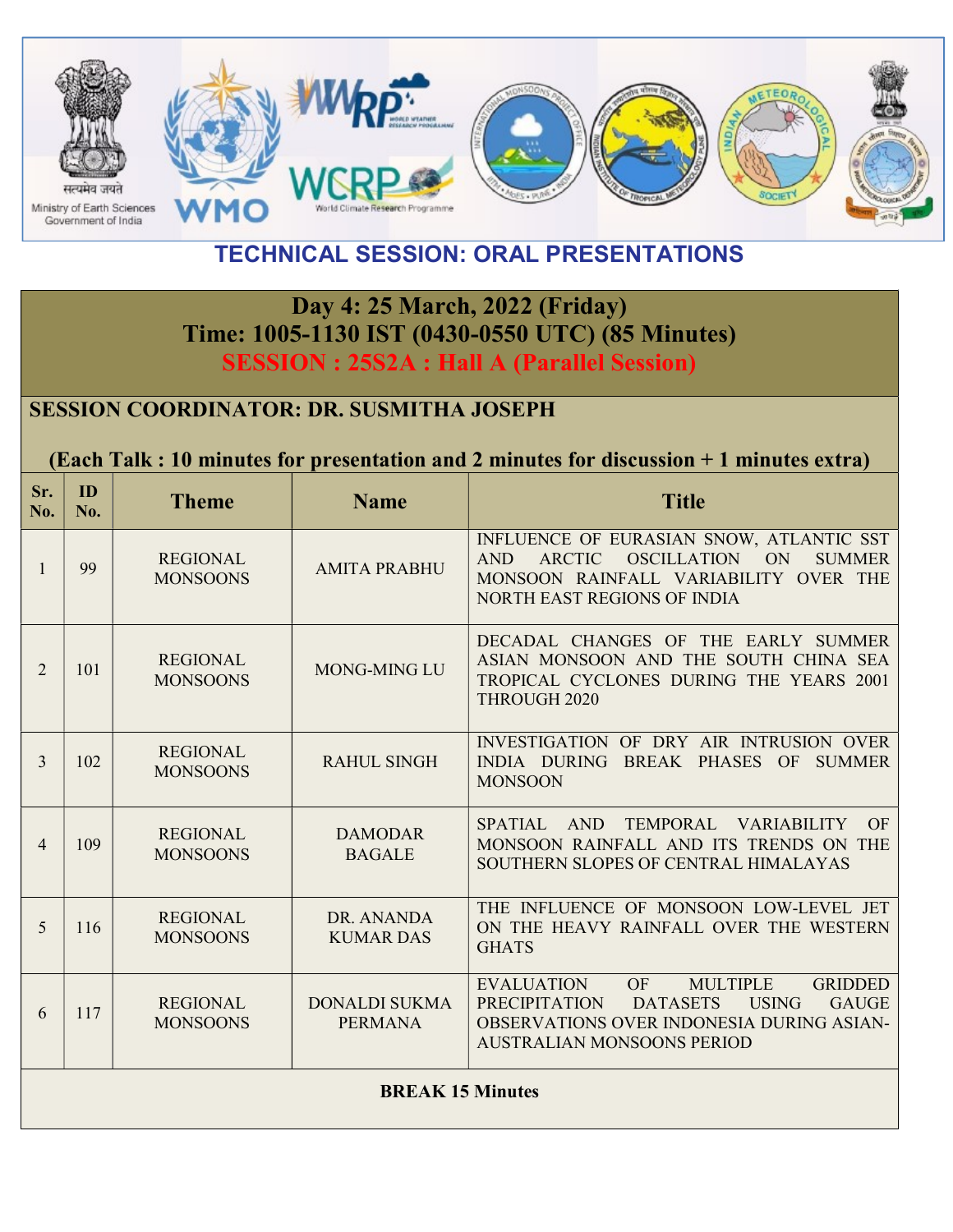

#### Day 4: 25 March, 2022 (Friday) Time: 1005-1130 IST (0430-0550 UTC) (85 Minutes) SESSION : 25S2B : Hall B (Parallel Session)

#### SESSION COORDINATOR: Dr. JOHN P GEORGE

(Each Talk : 10 minutes for presentation and 2 minutes for discussion + 1 minutes Extra)

| Sr.<br>No.     | ID<br>No.               | <b>Theme</b>                                          | <b>Name</b>            | <b>Title</b>                                                                                                                                                                  |  |
|----------------|-------------------------|-------------------------------------------------------|------------------------|-------------------------------------------------------------------------------------------------------------------------------------------------------------------------------|--|
| $\mathbf{1}$   | 126                     | <b>REGIONAL</b><br><b>MONSOONS</b>                    | <b>D RAJAN</b>         | CHARACTERISTICS FEATURES<br>HOURLY<br><b>OF</b><br>RAINFALL OVER<br>PLAINS AND<br><b>COMPLEX</b><br><b>TERRAIN REGIONS</b>                                                    |  |
| $\overline{2}$ | 94                      | <b>NEW</b><br><b>TECHNOLOGIES</b><br><b>AND TOOLS</b> | <b>HARVIR SINGH</b>    | MULTI-MODEL<br><b>SPATIAL</b><br><b>VERIFICATION</b><br>OF<br><b>RAINFALL</b><br><b>FORECAST</b><br><b>DURING</b><br><b>RECENT</b><br>MONSOONS USING A STATE-OF-ART TECHNIQUE |  |
| $\overline{3}$ | 120                     | <b>REGIONAL</b><br><b>MONSOONS</b>                    | <b>ABHILASH</b>        | REGIONAL RAINFALL ANALYSIS OF HARYANA<br>IN RELATION TO MONSOON TELECONNECTIONS<br>AND AGRICULTURE                                                                            |  |
| $\overline{4}$ | 122                     | <b>REGIONAL</b><br><b>MONSOONS</b>                    | <b>S. INDIRA RANI</b>  | INFLUENCE OF AIRCRAFT OBSERVATIONS IN<br>SIMULATING THE INDIAN MONSOON FEATURES<br>IN THE IMDAA REANALYSIS                                                                    |  |
| 5              | 93                      | <b>NEW</b><br><b>TECHNOLOGIES</b><br><b>AND TOOLS</b> | <b>SUSHANT KUMAR</b>   | A MACHINE LEARNING APPROACH TO IMPROVE<br>TROPICAL CYCLONE INTENSITY PREDICTION OF<br>NCMRWF ENSEMBLE PREDICTION SYSTEM                                                       |  |
| 6              | 98                      | <b>NEW</b><br><b>TECHNOLOGIES</b><br><b>AND TOOLS</b> | <b>HASIBUR RAHAMAN</b> | <b>IMPROVED OCEAN ANALYSIS WITH UPGRADED</b><br>MODEL IN THE<br>GLOBAL OCEAN DATA<br><b>ASSIMILATION SYSTEM</b>                                                               |  |
|                | <b>BREAK 15 Minutes</b> |                                                       |                        |                                                                                                                                                                               |  |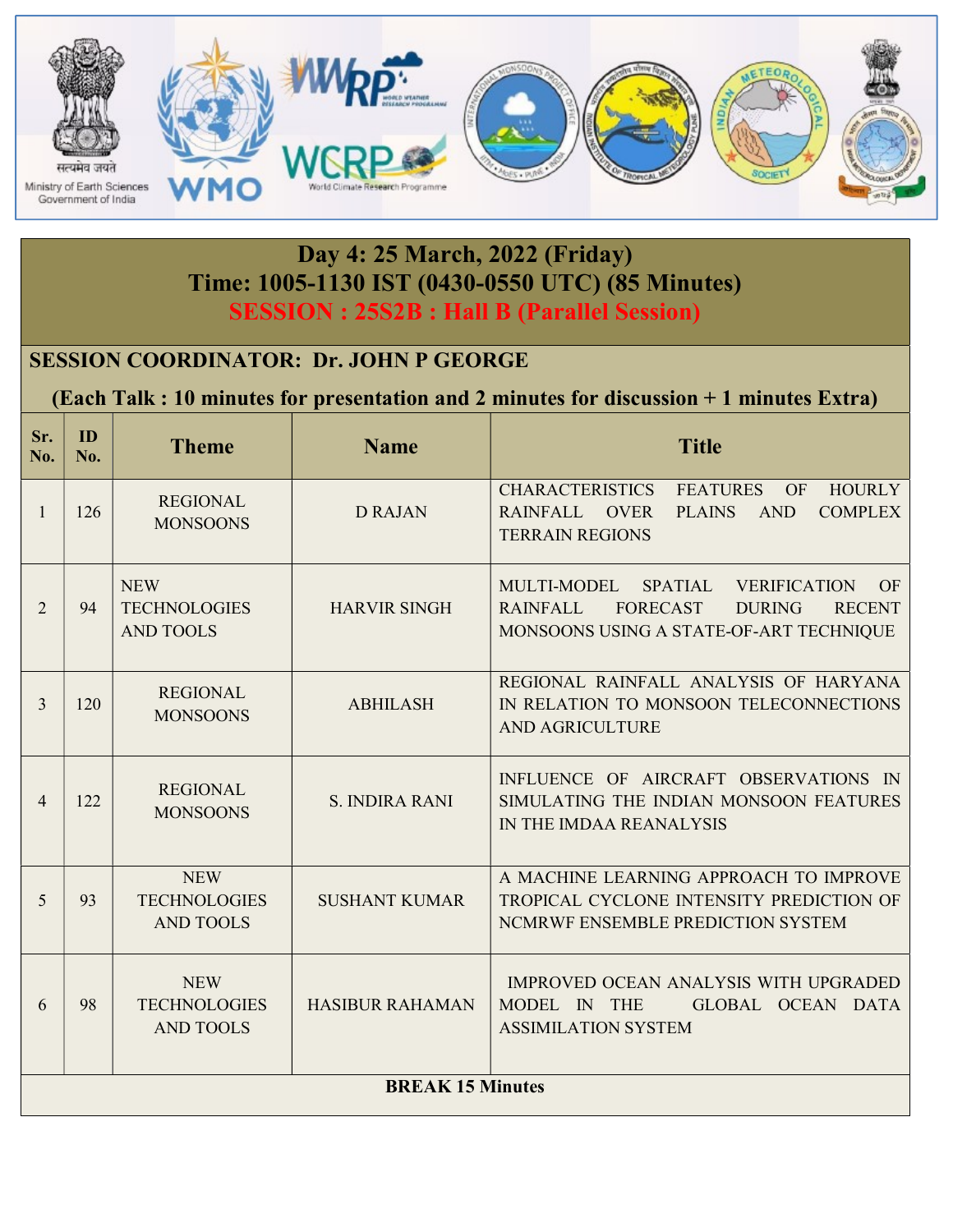

## TECHNICAL SESSION: SHORT ORAL CUM E-POSTER PRESENTATIONS

Day 4: 25 March, 2022 (Friday) Time: 1145-1300 IST (0615-0730 UTC) (75 Minutes) SESSION : 25SP (Short Oral Cum Poster Session)

#### Session Coordinator : Dr. Rajib Chattopadhyay, IMD

| Sr.<br>No.     | ID<br>N <sub>0</sub> . | <b>Theme</b>                                 | <b>Name</b>                           | <b>Title</b>                                                                                                                                                                                                                  |
|----------------|------------------------|----------------------------------------------|---------------------------------------|-------------------------------------------------------------------------------------------------------------------------------------------------------------------------------------------------------------------------------|
| 1              | 40                     | <b>HIGH IMPACT</b><br><b>MONSOON WEATHER</b> | <b>PAROMITA</b><br><b>CHAKRABORTY</b> | EXTREME RAINFALL EVENTS<br>PREDICTION DURING INDIAN SUMMER<br>MONSOON USING CONVECTIVE-SCALE<br><b>ENSEMBLE PREDICTION SYSTEM</b>                                                                                             |
| $\overline{2}$ | 41                     | <b>HIGH IMPACT</b><br><b>MONSOON WEATHER</b> | <b>SAUMYENDU DE</b>                   | DID THE FIRST PAPER IN METEOROLOGY<br>PUBLISHED BY AN INDIAN DECODE<br><b>TORNADO DYNAMICS 154 YEARS AGO?</b>                                                                                                                 |
| 3              | 44                     | <b>HIGH IMPACT</b><br><b>MONSOON WEATHER</b> | PRABHATH H<br><b>KURUP</b>            | SIMULATION OF CLOUDBURST EVENT<br>OVER KERALA DURING<br><b>THE</b><br>2019<br><b>MONSOON SEASON</b>                                                                                                                           |
| $\overline{4}$ | 46                     | <b>HIGH IMPACT</b><br><b>MONSOON WEATHER</b> | <b>ARULALANT</b>                      | EXTREME RAINFALL EVENTS<br><b>OVER</b><br>INDIA DURING MONSOONS AND ITS<br>RELATION TO THE MADDEN JULIAN<br>OSCILLATION:<br>PROBABILISTIC<br>PREDICTABILITY BY<br><b>THE</b><br><b>MEDIUM-</b><br>RANGE MULTI-MODEL ENSEMBLES |
| 5              | 47                     | <b>HIGH IMPACT</b><br><b>MONSOON WEATHER</b> | <b>TRISANU BANIK</b>                  | <b>INVESTIGATION</b><br>OF RAINFALL<br>AND<br><b>LIGHTNING</b><br><b>INTER-RELATIONSHIP</b><br>DURING THE SOUTH WESTMONSOON<br>SEASONS OVER LIGHTNING HOTSPOTS<br><b>OF INDIA</b>                                             |

(Each Talk : 2and ½ minutes.)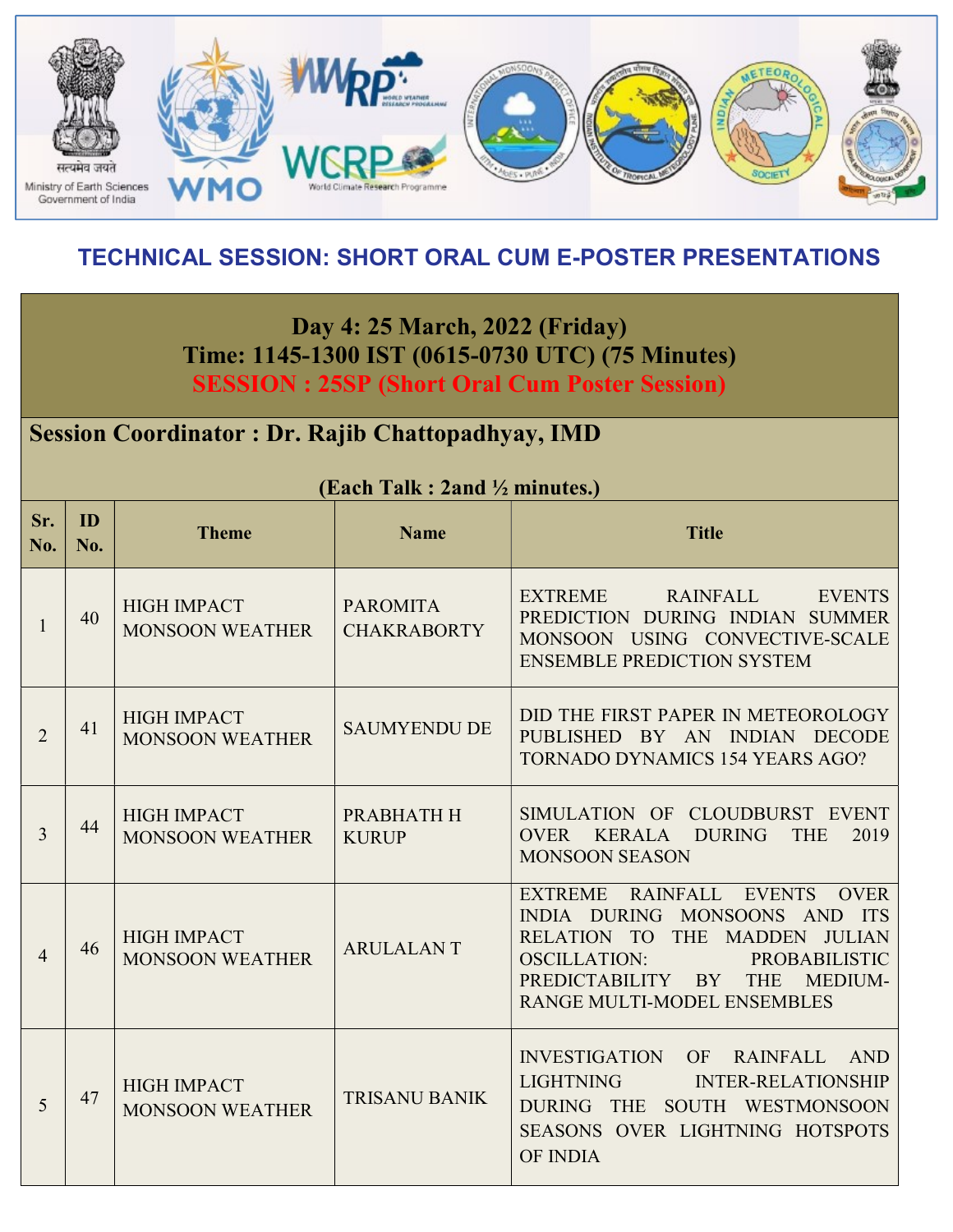| 6              | 49  | <b>HIGH IMPACT</b><br><b>MONSOON WEATHER</b>                                          | <b>AKHIL</b><br><b>SRIVASTAVA</b>      | HRRR: NOWCAST GUIDANCE TO PREDICT<br>EXTREME WEATHER EVENTS DURING<br><b>MONSOON SEASON</b>                                                                                                                                      |
|----------------|-----|---------------------------------------------------------------------------------------|----------------------------------------|----------------------------------------------------------------------------------------------------------------------------------------------------------------------------------------------------------------------------------|
| $\overline{7}$ | 50  | <b>HIGH IMPACT</b><br><b>MONSOON WEATHER</b>                                          | <b>AKKISETTI</b><br><b>MADHU LATHA</b> | THERMODYNAMIC<br>CLIMATOLOGY OF<br>INDICES AND BACKGROUND SYNOPTIC<br><b>CONDITIONS RESPONSIBLE FOR SEVERE</b><br>CONVECTION DURING PRE<br>TO POST<br><b>OVER</b><br><b>INDIAN</b><br><b>MONSOON</b><br>SEASONS<br><b>REGION</b> |
| 8              | 55  | <b>HIGH IMPACT</b><br><b>MONSOON WEATHER</b>                                          | <b>VIGIN LAL F</b>                     | MONSOON INTRA SEASONAL RAINFALL<br>OSCILLATION OVER GUJARAT STATE<br>2021.                                                                                                                                                       |
| 9              | 56  | <b>HIGH IMPACT</b><br><b>MONSOON WEATHER</b>                                          | <b>HEMLATA</b><br><b>BHARWANI</b>      | IMPACT BASED FORECAST OF FLASH<br><b>FLOODS OVER SOUTH ASIA</b>                                                                                                                                                                  |
| 10             | 59  | <b>MODELLING</b><br><b>MONSOON PROCESSES</b>                                          | <b>SIDDHARTH</b><br><b>KUMAR</b>       | INCREASING HORIZONTAL<br><b>DOES</b><br><b>RESOLUTION</b><br><b>IMPROVE</b><br><b>SEASONAL</b><br>PREDICTION<br>OF<br><b>INDIAN</b><br><b>SUMMER</b><br>MONSOON? : A CLIMATE FORECAST<br><b>SYSTEM MODEL PERSPECTIVE</b>         |
| 11             | 60  | <b>MODELLING</b><br><b>MONSOON PROCESSES</b>                                          | K. S. S. SAI<br><b>SRUJAN</b>          | DOWNSTREAM AND IN SITU GENESIS OF<br>MONSOON LOW-PRESSURE SYSTEMS IN<br><b>COUPLED MODELS</b>                                                                                                                                    |
| 12             | 83  | <b>MONSOON</b><br><b>INFORMATION AND</b><br>PREDICTION FOR<br><b>SOCIETAL BENEFIT</b> | <b>DEVENDRA</b><br><b>KUMAR TIWARI</b> | <b>COMPARATIVE</b><br>OF<br>STUDY<br>INTRASEASONAL VARIABILITY<br>OF<br>SUMMER MONSOON RAINFALL OVER<br>NORTH AND SOUTH BIHAR, INDIA                                                                                             |
| 13             | 66  | <b>MODELLING</b><br><b>MONSOON PROCESSES</b>                                          | <b>ABHIJITH V</b>                      | IMPROVED POPF IN THE NEPS-G USING<br>ENSEMBLE BMA TECHNIQUE OVER INDIA                                                                                                                                                           |
| 14             | 104 | <b>REGIONAL</b><br><b>MONSOONS</b>                                                    | <b>ARCHISMAN</b><br><b>BARAT</b>       | <b>CHARACTERISTICS</b><br>OF<br><b>MONSOON</b><br>RAINFALL IN LAST FOUR DECADES OVER<br>AN URBAN AREA OF THE GANGETIC<br><b>PLAINS</b>                                                                                           |
| 15             | 70  | <b>MODELLING</b><br><b>MONSOON PROCESSES</b>                                          | <b>HASHMI FATIMA</b>                   | ASSESSING LAND SURFACE VARIABILITY<br><b>DURING</b><br><b>SUMMER-MONSOON</b><br><b>PERIOD</b><br>WITH IMDAA REANALYSIS DATA                                                                                                      |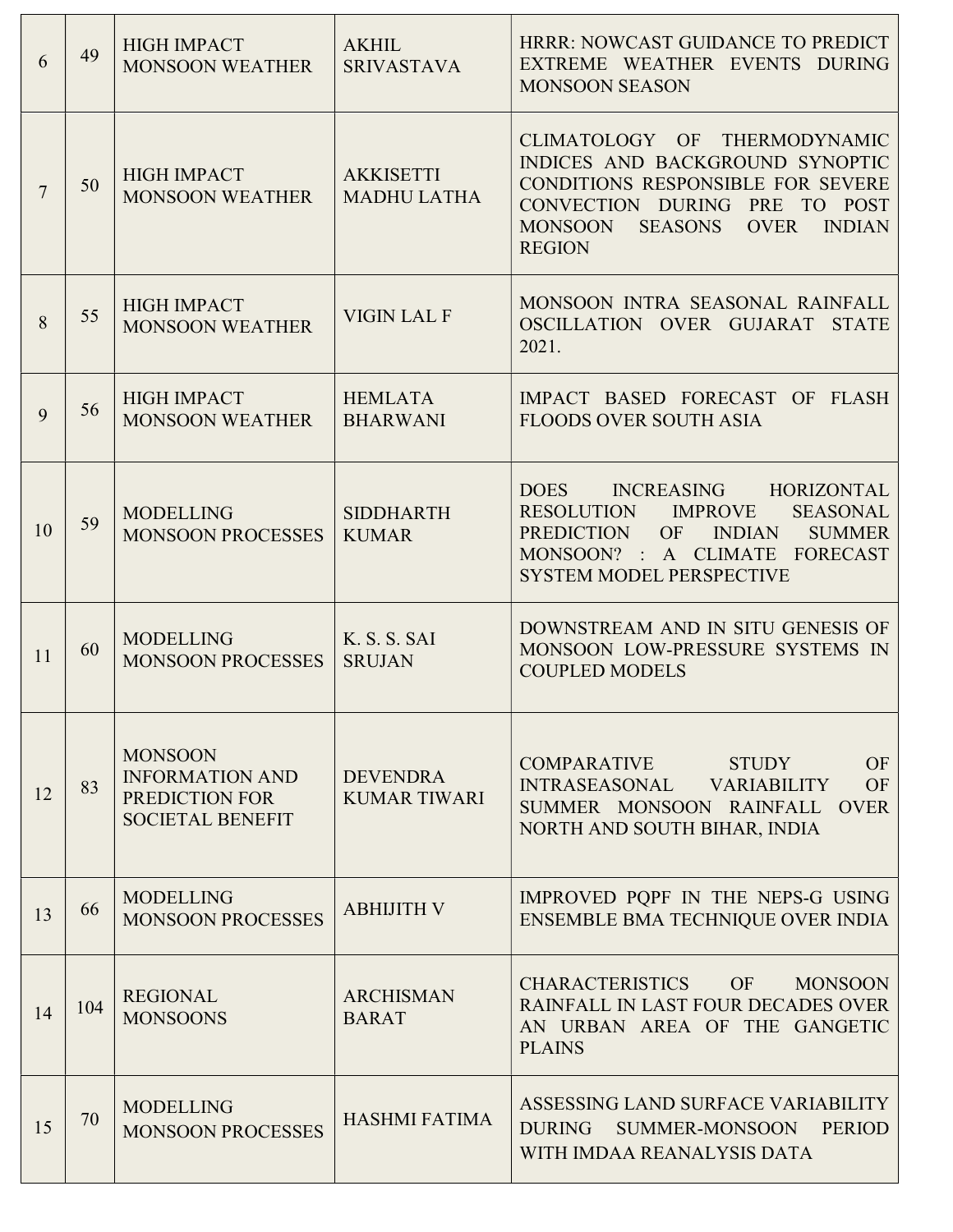| 16 | 73 | <b>MODELLING</b><br><b>MONSOON PROCESSES</b> | <b>ARATHY MENON</b>                                    | STRUCTURE AND DYNAMICS OF A CASE-<br>STUDY MONSOON DEPRESSION IN HIGH-<br>RESOLUTION NUMERICAL SIMULATIONS<br>USING THE MET OFFICE UNIFIED MODEL                                                                        |
|----|----|----------------------------------------------|--------------------------------------------------------|-------------------------------------------------------------------------------------------------------------------------------------------------------------------------------------------------------------------------|
| 17 | 77 | <b>MODELLING</b><br><b>MONSOON PROCESSES</b> | <b>USHNANSHU</b><br><b>DUTTA</b>                       | ROLE OF CLOUD PROCESSES BEHIND THE<br>INDIAN SUMMER MONSOON RAINFALL<br>AND ITS PREDICTION                                                                                                                              |
| 18 | 80 | <b>MODELLING</b><br><b>MONSOON PROCESSES</b> | <b>ASHU MAMGAIN</b>                                    | <b>EVALUATION</b><br><b>OF</b><br><b>RANGE</b><br><b>SHORT</b><br><b>AND</b><br><b>FORECASTS</b><br><b>FROM</b><br><b>GLOBAL</b><br><b>REGIONAL</b><br><b>ENSEMBLE</b><br><b>PREDICTION</b><br><b>SYSTEMS OF NCMRWF</b> |
| 19 | 96 | <b>NEW TECHNOLOGIES</b><br><b>AND TOOLS</b>  | <b>AVNISH</b><br><b>VARSHNEY</b>                       | MACHINE LEARNING<br><b>FRAMEWORK</b><br><b>DETECTION</b><br><b>BUILTUP</b><br><b>FOR</b><br><b>THE</b><br><b>OF</b><br><b>CHANGES:</b><br>USE OF<br>MULTI-SPECTRAL<br><b>SATELLITE IMAGES</b>                           |
| 20 | 97 | NEW TECHNOLOGIES<br><b>AND TOOLS</b>         | <b>MADHU</b><br><b>CHANDRA R</b><br><b>KALAPUREDDY</b> | $\tilde{A} \xi \hat{a}$ , $\tilde{a} \xi \hat{\alpha}$<br><b>THE</b><br><b>PYSCANCF</b><br><b>PYTHON</b><br>LIBRARY FOR SINGLE SWEEP WEATHER<br><b>RADAR DATASETS OF IMD</b>                                            |
| 21 | 45 | <b>HIGH IMPACT</b><br><b>MONSOON WEATHER</b> | <b>GOKUL</b><br><b>VISHWANATHAN</b>                    | COMPARING THE INTERACTION OF DRY<br><b>AIR</b><br><b>INCURSION</b><br><b>WITH</b><br><b>MONSOON</b><br>DEPRESSION USING ERA-5 AND IMDAA<br><b>REANALYSIS DATASETS</b>                                                   |
| 22 | 57 | <b>HIGH IMPACT</b><br><b>MONSOON WEATHER</b> | <b>PRAJNA</b><br>PRIYADARSHINI                         | ANALYSIS OF HEAVY RAINFALL OVER<br>INDIA IN AUGUST 2019 AND<br><b>THE</b><br>PERFORMANCE OF GLOBAL NUMERICAL<br><b>MODEL FORECASTS</b>                                                                                  |
| 23 | 81 | <b>MODELLING</b><br><b>MONSOON PROCESSES</b> | <b>SAURABH</b><br><b>VERMA</b>                         | ROLE OF PBL AND MICROPHYSICAL<br><b>WRF</b><br><b>PARAMETERIZATIONS</b><br><b>DURING</b><br><b>SIMULATED</b><br><b>MONSOONAL</b><br><b>HEAVY</b><br>RAINFALL EPISODES OVER MUMBAI                                       |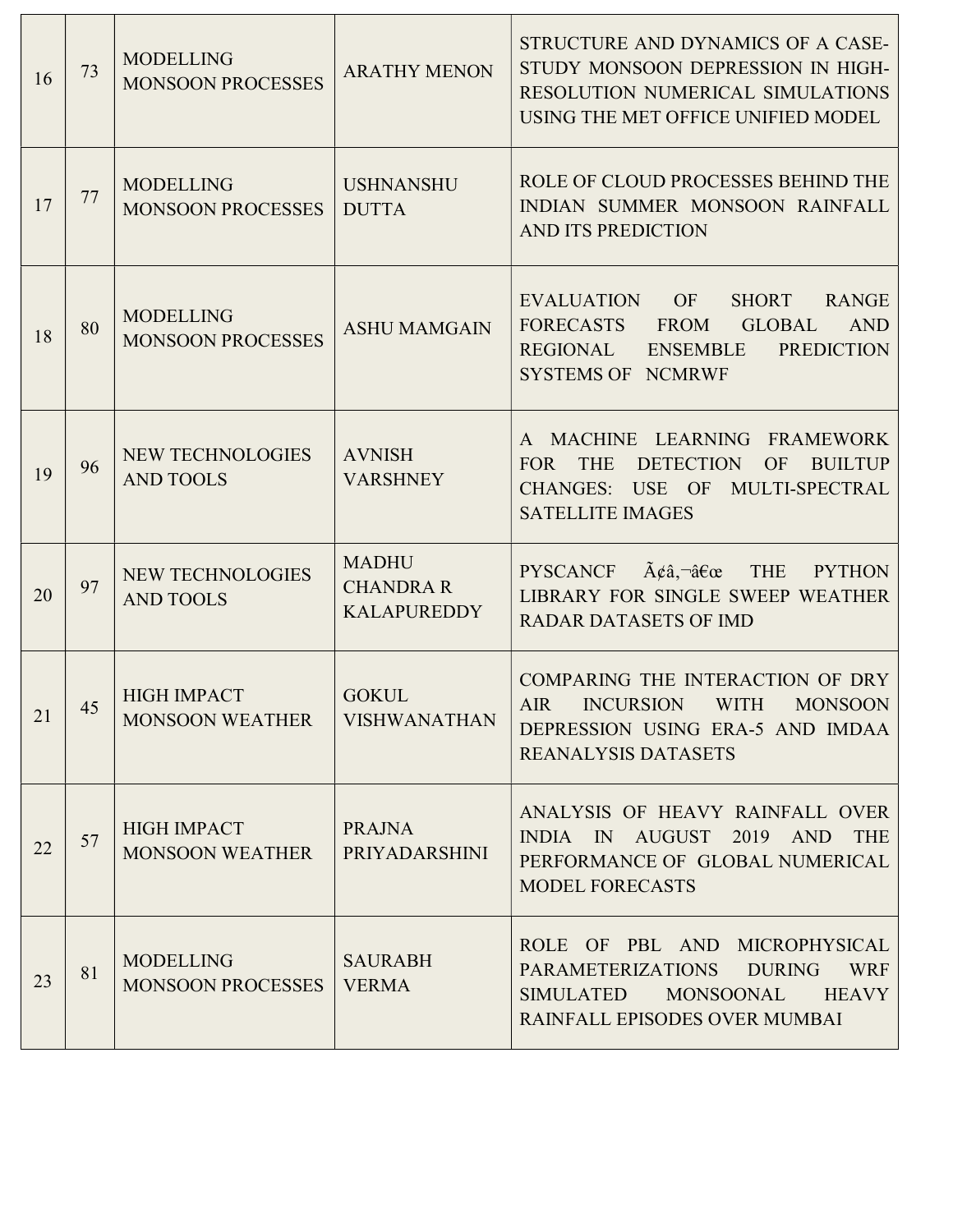

## TECHNICAL SESSION: INVITED PRESENTATIONS

## Day 4: 25 March, 2022 (Friday) Time: 1800-1920 IST (1230-1340 UTC) (80 Minutes)

**SESSION - 25S3** 

#### CHAIR: Dr. AJIT TYAGI

(Each Talk : 15 minutes for presentation and 4 minutes for discussion+ 1 minute extra)

| Sr.<br>No      | ID<br>No | <b>Name</b>                  | <b>Affiliation</b>                                                                          | <b>Theme</b>                                                          | <b>Title</b>                                                                                                                                                          |
|----------------|----------|------------------------------|---------------------------------------------------------------------------------------------|-----------------------------------------------------------------------|-----------------------------------------------------------------------------------------------------------------------------------------------------------------------|
| 1              | 20       | <b>R. KRISHNAN</b>           | WCRP JSC,<br><b>INDIA</b>                                                                   | <b>CLIMATE CHANGE</b><br><b>AND MONSOONS</b>                          | IMPLICATIONS OF VOLCANIC<br><b>FOR</b><br><b>AEROSOLS</b><br><b>SEASONAL</b><br>FORECASTING OF THE INDIAN<br>MONSOON IN A CHANGING<br><b>CLIMATE</b>                  |
| $\overline{2}$ | 40       | DR. HEIDI<br><b>KREIBICH</b> | POTSDAM,<br><b>GFZ GERMAN</b><br><b>RESEARCH</b><br><b>CENTRE FOR</b><br><b>GEOSCIENCES</b> | <b>SECTRAL</b><br><b>APPLICATION</b>                                  | IMPACT-BASED FORECASTING<br>OF URBAN FLOODING                                                                                                                         |
| 3              | 11       | D.S. PAI                     | IMD, INDIA                                                                                  | <b>SUB-SEASONAL TO</b><br><b>SEASONAL (S2S)</b><br><b>PREDICTIONS</b> | <b>SEASONAL</b><br><b>PREDICTION</b><br>OF<br><b>INDIAN MONSOONS</b>                                                                                                  |
| $\overline{4}$ | 35       | D. R.<br><b>PATTANAIK</b>    | IMD, NEW<br><b>DELHI</b>                                                                    | <b>SECTRAL</b><br><b>APPLICATION</b><br>(AGRICULTURE)                 | <b>MEDIUM</b><br><b>AND</b><br><b>EXTENDED</b><br><b>RANGE</b><br><b>FORECAST</b><br>OF<br><b>MONSOON</b><br><b>OVER</b><br><b>INDIA</b><br>APPLICATION IN AGRICULURE |
|                |          |                              |                                                                                             | <b>BREAK 5 Minutes</b>                                                |                                                                                                                                                                       |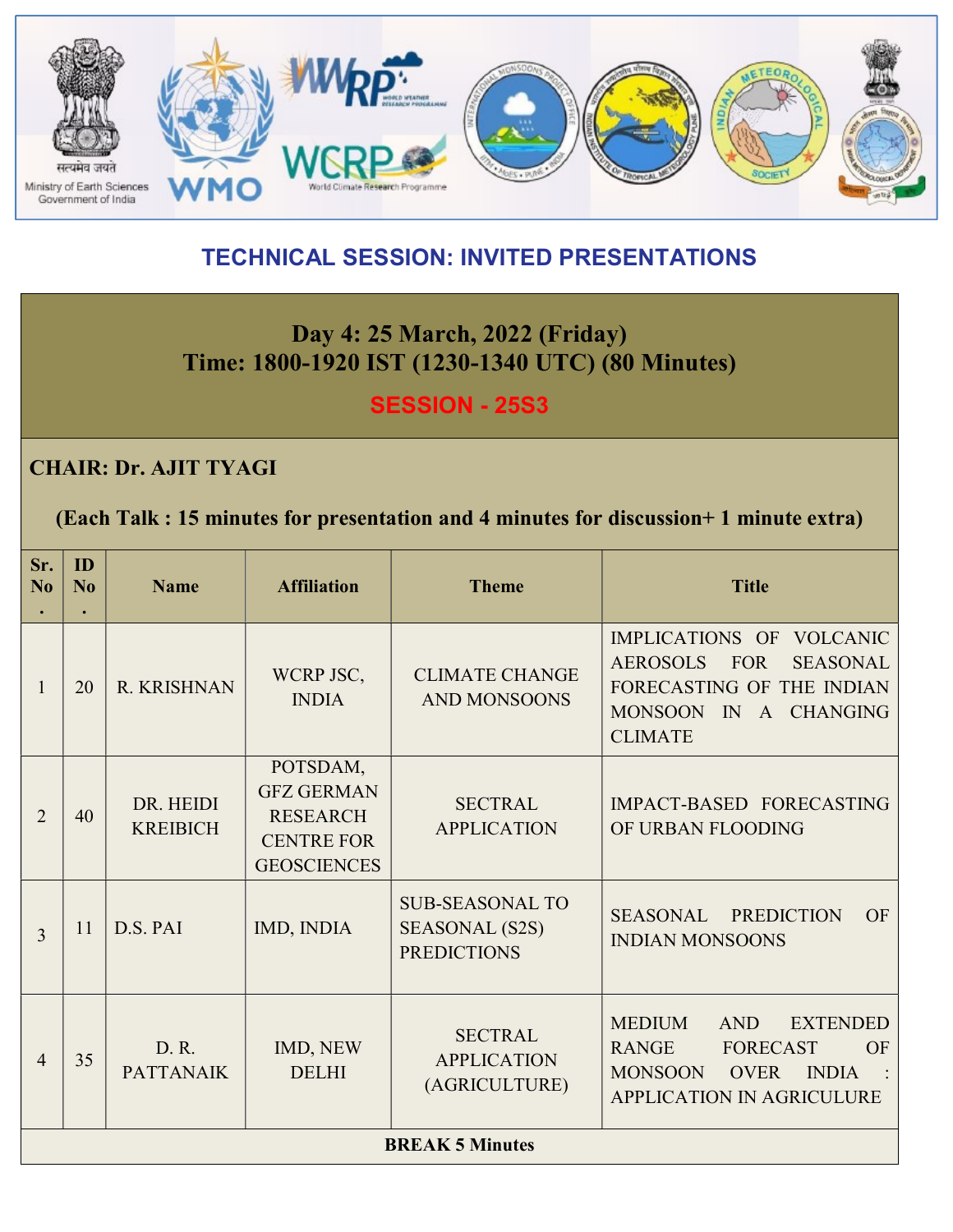

## TECHNICAL SESSION: ORAL PRESENTATIONS

#### Day 4: 25 March, 2022 (Friday) Time: 1925-2045 IST (1355-1515 UTC) (80 Minutes) SESSION : 25S4A : Hall A (Parallel Session)

#### SESSION COORDINATOR: Dr. NACHIKETA ACHARYA

#### (Each Talk : 10 minutes for presentation and 2 minutes for discussion + 1 minutes extra)

| Sr.<br>No.     | ID<br>No. | <b>Theme</b>                                                                          | <b>Name</b>                         | <b>Title</b>                                                                                                                                                              |
|----------------|-----------|---------------------------------------------------------------------------------------|-------------------------------------|---------------------------------------------------------------------------------------------------------------------------------------------------------------------------|
| 1              | 82        | <b>MONSOON</b><br><b>INFORMATION AND</b><br>PREDICTION FOR<br><b>SOCIETAL BENEFIT</b> | <b>KATE SALMON</b>                  | <b>DO</b><br><b>SEASONAL</b><br><b>HOW</b><br>WELL<br><b>FORECAST</b><br>MODELS SIMULATE SOUTH ASIAN MONSOON<br>PRECIPITATION?                                            |
| $\overline{2}$ | 92        | <b>MONSOON</b><br><b>INFORMATION AND</b><br>PREDICTION FOR<br><b>SOCIETAL BENEFIT</b> | <b>FEBA FRANCIS</b>                 | DECADAL PREDICTION OF THE INDIAN OCEAN<br>DIPOLE - LINKS FROM THE SOUTHERN OCEAN                                                                                          |
| 3              | 68        | <b>MODELLING MONSOON</b><br><b>PROCESSES</b>                                          | <b>ANKUR</b><br><b>SRIVASTAVA</b>   | REVEALING SOURCES OF MODEL ERROR IN<br><b>INDIAN SUMMER MONSOON FORECASTS</b>                                                                                             |
| 4              | 35        | <b>FIELD EXPERIMENTS</b><br>AND OBSERVATIONAL<br><b>CAMPAIGNS</b>                     | DR ADARSH<br><b>KUMAR</b>           | <b>ATMOSPHERIC</b><br>STUDY OF<br><b>ELECTRICAL</b><br><b>DURING</b><br><b>CONDUCTIVITY</b><br><b>MONSOON</b><br>SEASON AT A TROPICAL STATION OF<br><b>NORTHERN INDIA</b> |
| 5              | 71        | MODELLING MONSOON<br><b>PROCESSES</b>                                                 | <b>ELENA</b><br><b>SUROVYATKINA</b> | PREDICTING ONSET AND WITHDRAWAL OF<br><b>SUMMER</b><br><b>MONSOON:</b><br><b>INDIAN</b><br><b>RECENT</b><br>ADVANCE AND REGIONAL EXTENSION                                |
| 6              | 63        | <b>MODELLING MONSOON</b><br><b>PROCESSES</b>                                          | <b>MOHANA S</b><br><b>THOTA</b>     | <b>REPRESENTATION</b><br>OF<br>PROCESS-ORIENTED<br><b>DIAGNOSTICS</b><br>IN<br><b>IMDAA</b><br><b>REANALYSIS</b><br><b>DURING MONSOON</b>                                 |